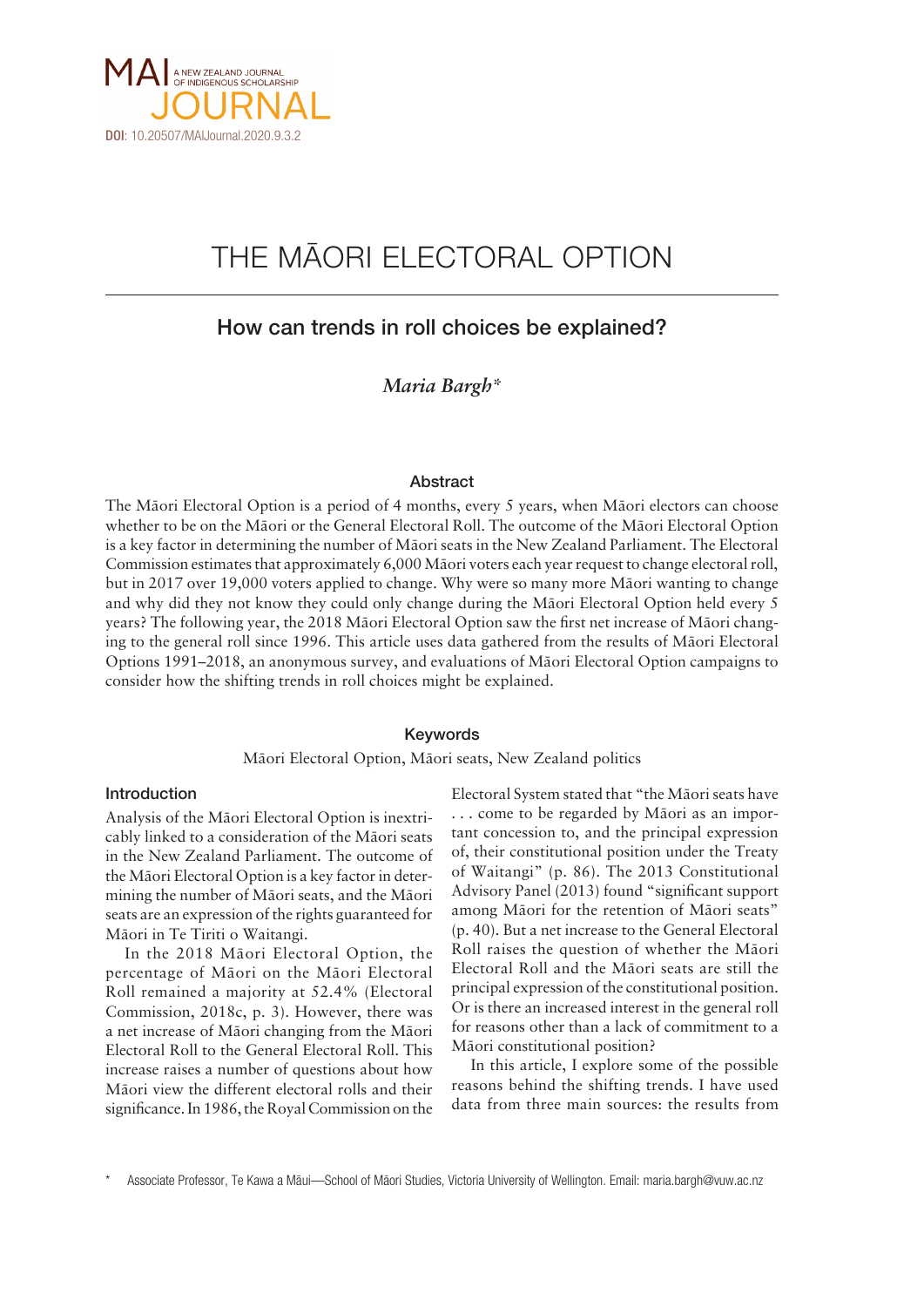Mäori Electoral Options, the findings of a survey I conducted in 2019 asking people of Mäori descent enrolled on the General Electoral Roll why they prefer the general roll, and evaluations of each Mäori Electoral Option campaign. As this area of inquiry has yet to receive much in the way of scholarly attention, this article should be read as a broad, introductory, descriptive piece.

#### The Mäori Electoral Option

The Mäori Electoral Option is a period of 4 months, every 5 years, when electors of Mäori descent can choose their preferred electoral roll. The number of Mäori on the Mäori Electoral Roll is in turn one of the key elements (alongside population) in the formula that calculates the Mäori electoral population and therefore the number of Mäori electorates/Mäori seats in Parliament (Stats NZ, 2019).

After each Mäori Electoral Option, the impact on each roll is calculated by adding the number of those who have transferred to the number of new enrolments. This provides a positive or negative result and is described as "the impact on the roll".

Mäori have been able to choose their electoral roll since the Electoral Amendment Act 1975, but the number of seats has been set at four since 1867 irrespective of the number of people on the roll. When the option to change became available in 1975, there was a shift of Mäori from the Mäori roll to the general roll. At that time, part of the thinking appeared to be that the Mäori seats were consistently dominated by Labour Party candidates and, therefore, Mäori might be able to have more candidate options and impact if they were on the general roll and in marginal seats (Waitangi Tribunal, 1994, p. 8). Added to that perspective was the election in 1975 of two Mäori candidates (Rex Austin and Ben Couch) for the first time to general seats, demonstrating that it was possible (Durie, 2005). In 1991, there were 126,723 Mäori on the general roll and 87,562 on the Mäori roll, and "72,965 Mäori eligible to vote not on either roll" (Waitangi Tribunal, 1994, p. 8).

While the total number of seats in Parliament increased from 87 in 1975 to 99 in 1993, the Mäori seats remained static at four. The difficulty therefore for Mäori voters was that although they technically had a choice of roll, that choice could not translate into any greater political strength in Parliament because the number of Mäori representatives did not proportionally increase. If the Mäori seats are an expression of Mäori tino rangatiratanga, as the Royal Commission on the Electoral System claimed, they had certainly become a "lacklustre

expression" by 1993 (Waitangi Tribunal, 1994, p. 8). The exercise of tino rangatiratanga, Mäori political strength and citizenship were effectively stifled because the choice of a Mäori representative did not provide for the same rights or increased political influence as other representatives.

When the electoral system changed to mixed member proportional in 1993, it was accompanied by an amendment to the Electoral Act that enabled the number of Mäori seats to increase with an increase in the Mäori roll and for the Electoral Option to take place over a 2-month period. The 1994 Mäori Electoral Option was then the first time that the Mäori roll choice really mattered. An urgent claim was lodged with the Waitangi Tribunal by Hare Wakakaraka Puke on behalf of himself and supported by the National Mäori Congress, New Zealand Mäori Council and Mäori Women's Welfare League. Given Crown Treaty obligations to protect Mäori representation (Waitangi Tribunal, 1994), the claim asked whether adequate and independent time, planning and funding had been provided for the Mäori Electoral Option to be held February to April 1994. The claimants to the Waitangi Tribunal rightly saw the opportunity presented by the newly shaped option for securing just and equitable political power for Mäori and an enhanced expression of tino rangatiratanga.

The Waitangi Tribunal (1994) examined Treaty principles that applied in the case and found that:

the Crown is under a Treaty obligation to actively protect Maori citizenship rights and, in particular, existing Maori rights to political representation conferred under the Electoral Act 1993. This duty of protection arises from the Treaty generally and in particular from the provisions of article 3. (p. 15)

The Tribunal qualified this finding by stating that in carrying out its obligations the Crown "is not required, in protecting Maori citizenship rights to political representation, to go beyond taking such action as is reasonable in the prevailing circumstances" (Waitangi Tribunal, 1994, p. 15).

In relation to funding, however, they found that the amount and types of services being provided for the Mäori Electoral Option were "substantially less than is reasonably required . . . and is in breach of Treaty principles" (Waitangi Tribunal, 1994, p. 37). They found further "that if adequate funding is not provided by the Crown . . . Maori political rights conferred under the Electoral Act 1993 will not be effectively implemented and Maori will be seriously prejudicially affected"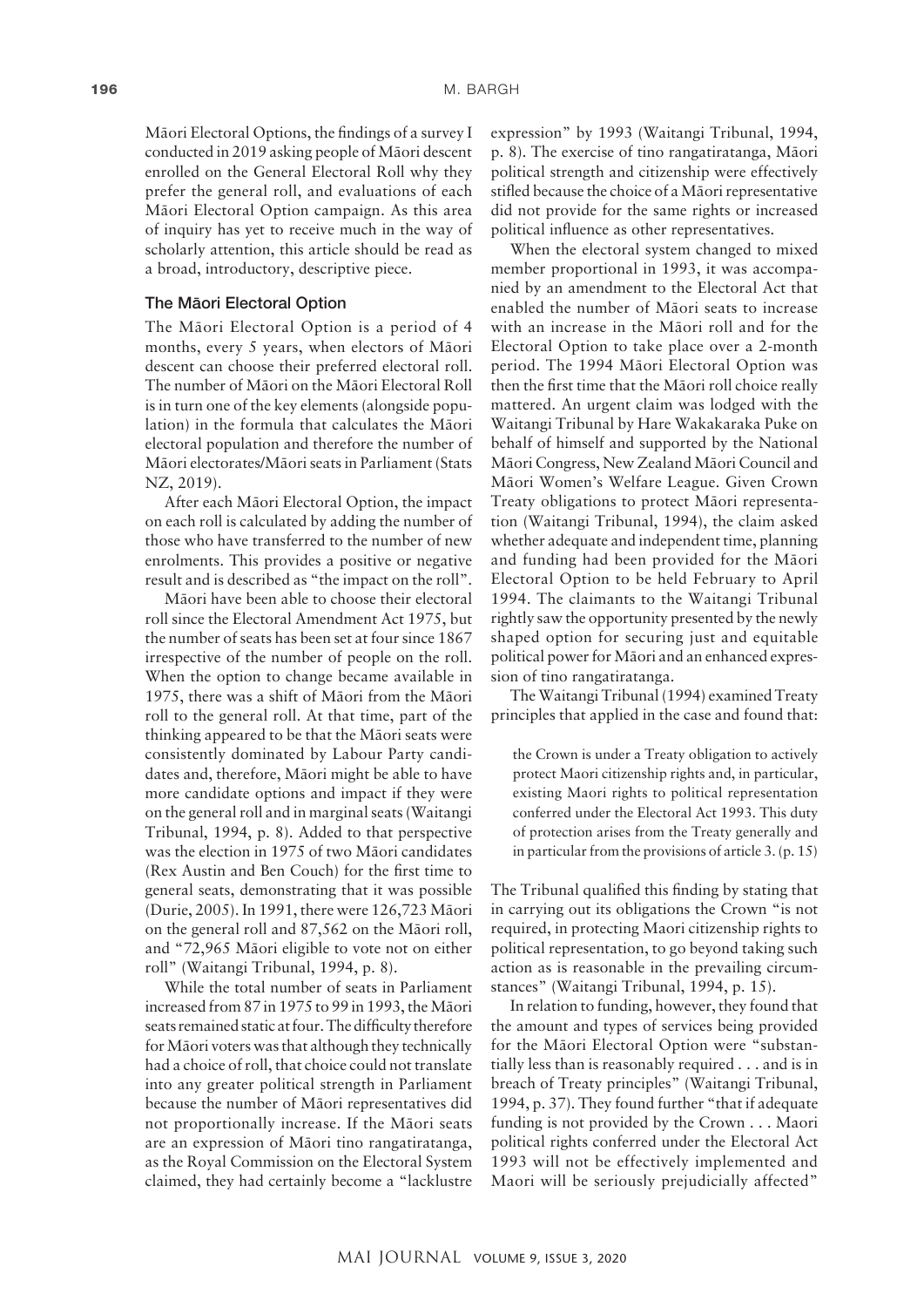(Waitangi Tribunal, 1994, p. 37). Funding for the Mäori Electoral Option was increased and the learnings from the 1994 litigation have been commented on by the Electoral Commission in subsequent reports of Electoral Option results and campaigns.

## Mäori Electoral Option 2018

The 2018 Mäori Electoral Option ran from April to August. Over 95% of Mäori electors stayed on the electoral roll they were already on (Electoral Commission, 2018c). At the end of the option, 52.4% of Mäori voters were on the Mäori roll and 47.6% on the general roll (Electoral Commission,  $\frac{1}{2}$  $2018c$ , p. 3). Of a total number of 472,249 Māori H enrolled, 18,119 people changed rolls and there were  $5,215$  new enrolments. There was a net  $\qquad$  As can be

increase of 4,015 people on the general roll compared with 1,200 on the Mäori roll (Electoral Commission, 2018c, p. 6). This was the first time since 1994 that there was a larger net increase to the general roll than the Mäori roll.

The percentage of Mäori on each electoral roll has remained relatively stable since 1997, when the previous dominance of the general roll from 1991 was reversed (no data is available from the Electoral Commission for other Mäori Electoral Option results). Since the 2006 Mäori Electoral Option, the percentage of Mäori on the Mäori roll has been declining and the percentage of Mäori on the general roll has increased, as can be seen in Figure 1. A 6% decline in the percentage of Mäori on the Mäori roll is apparent.

As can be seen in Figure 2, the trend of the



FIGURE 1 Percentage of Māori on each electoral roll



FIGURE 2 Number of people of Mäori descent on electoral rolls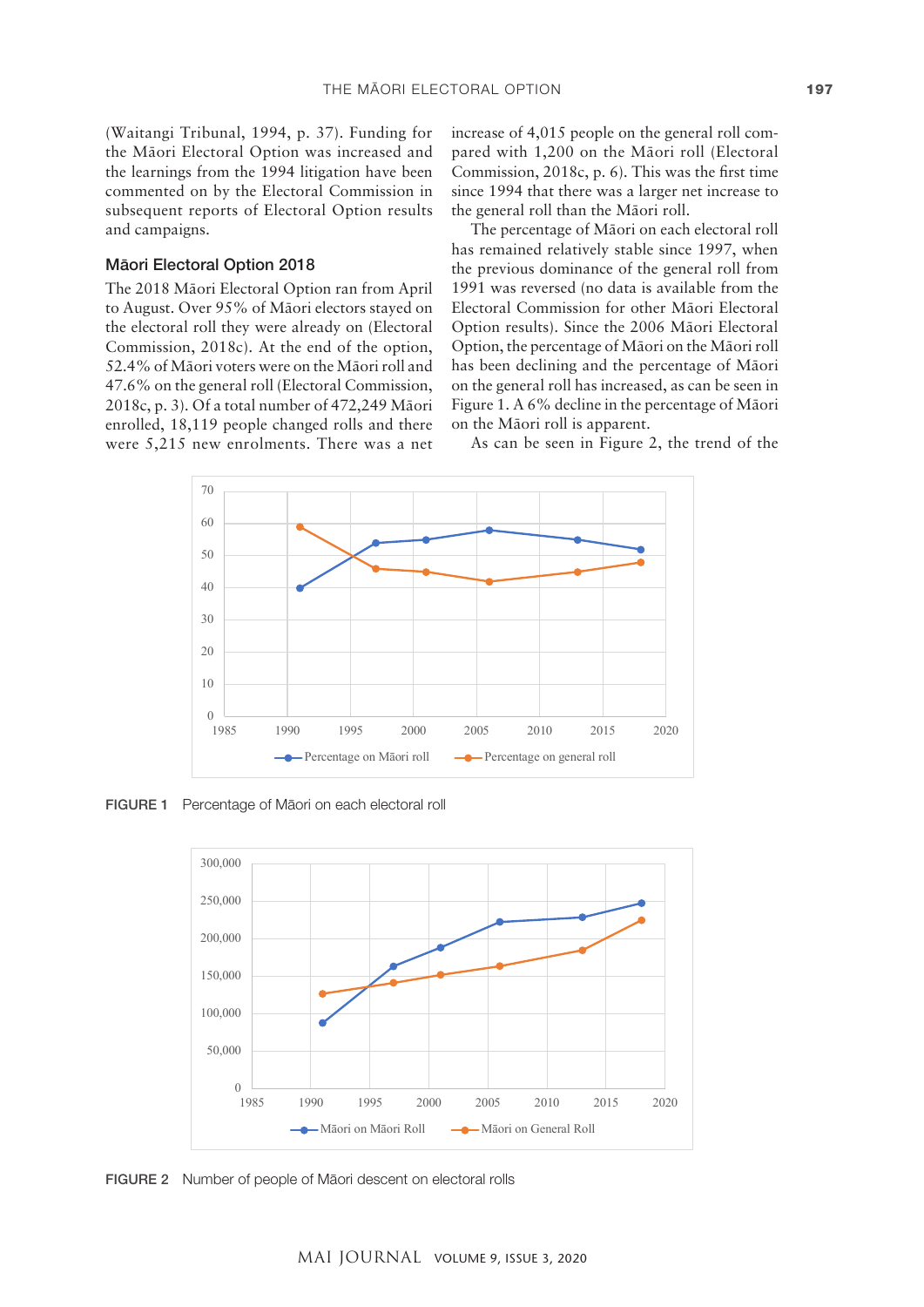percentage of Mäori on the Mäori roll declining is less visible when examining the total number of Mäori on the electoral rolls, as the overall number is increasing, strongly correlated with the increasing Mäori population of voting age (Stats NZ, 2013).

The Electoral Commission only holds age breakdown data for the 2006, 2013 and 2018 Mäori Electoral Options. Examination of the trends in these Mäori Electoral Options across new enrolments, the impact of changes on rolls and age demographics illuminates a number of factors that are connected to the declining percentage of Mäori on the Mäori roll. The trend appears to be influenced by three key factors: (a) the declining percentage of new enrolments to the Mäori roll, (b) the increasing percentage of 55–70-plus-year-old electors changing from the Mäori roll to the general roll and (c) the declining percentage of Mäori changing rolls. I will explore each of these in turn.

# *Declining percentage of new enrolments to the M– aori roll*

New enrolments are defined by the Electoral Commission (2018a) as "electors who have never been enrolled on the main roll before or who have previously been enrolled but are not currently on any roll (this excludes electors who are on the dormant rolls)". There continue to be more new enrolments to the Mäori roll than to the general roll. However, from the 2001 Mäori Electoral Option, the percentage of new enrolments opting for the Mäori roll has declined steadily, while the percentage on the general roll has been relatively steady (see Figure 3). These new enrolments cannot be assumed to be 18–24-year-old electors. In the 2013 and 2018 Mäori Electoral Options, the percentage of 18–24-year-old electors that changed rolls was higher on the Mäori roll.

# *Increasing percentage of 55–70-plus-year-old electors changing from the M– aori roll to the general roll*

Over the different Mäori Electoral Options, a reducing percentage of 18–29-year-old electors have been changing to the general roll. Alongside this, however, more 55–70-plus-year-old electors have been changing to the general roll in each Mäori Electoral Option. In Figure 4, the movement across rolls is relatively steady and in some age ranges actually increasing on the Mäori roll. However, the percentage increase apparent in similar age groups in Figure 5 is even greater, counteracting the movement from the general to the Mäori roll.

The trend of movement to the general roll is most starkly apparent in the 70-plus-year-old category, with an increase from 4% in 2006 to 10% in 2018 (see Figure 6).

# *Percentage of M– aori changing rolls declining*

The percentage of enrolled Mäori changing rolls is slowly declining, as shown in Figure 7. When combined with the previous two factors, this decline has a consequence for the percentage of electors on the Mäori roll.



FIGURE 3 Percentage of Mäori Electoral Option new enrolments to each roll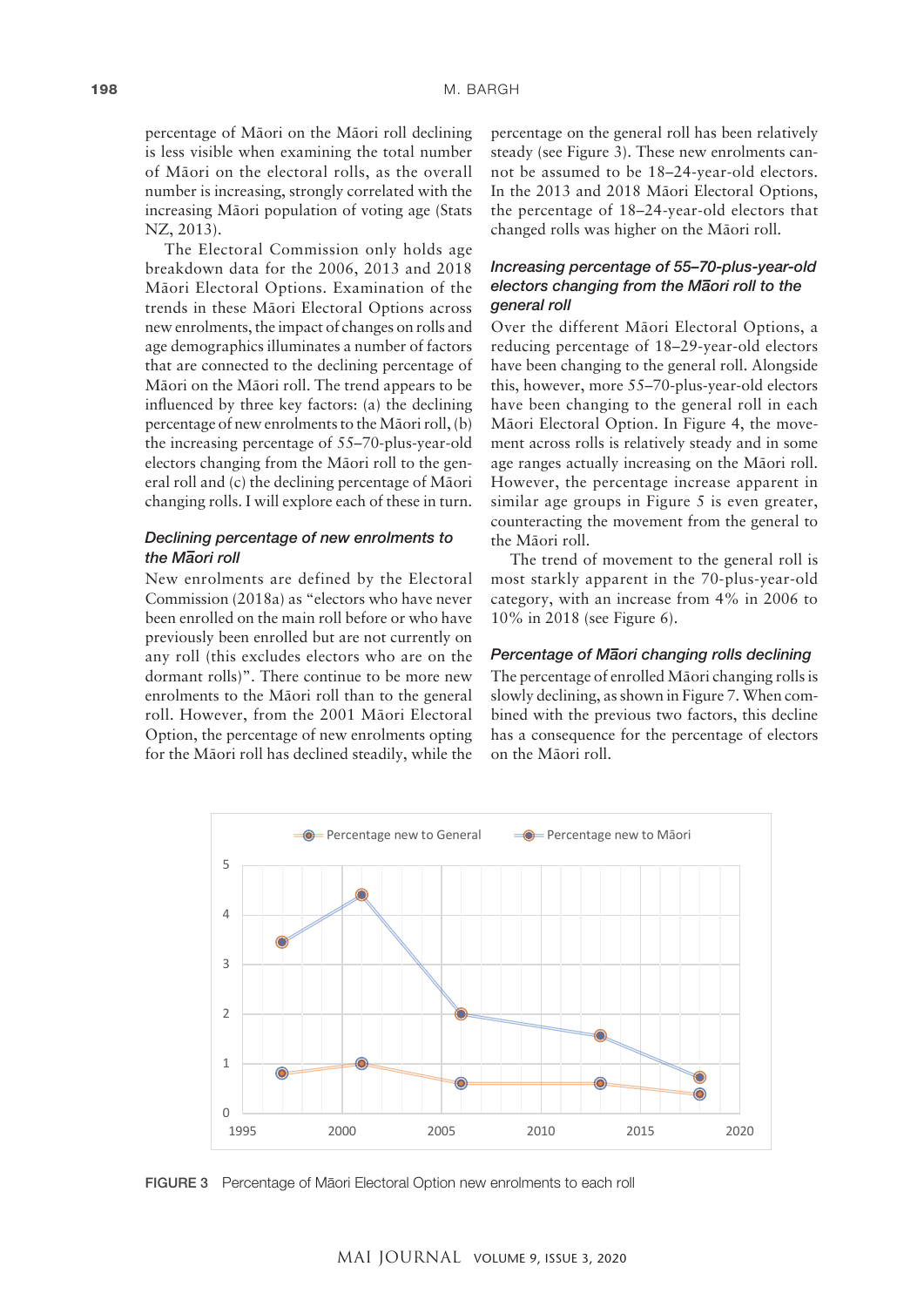





FIGURE 5 Age breakdown of electors changing in the Māori Electoral Option from Māori roll to general roll. **Figure 20 plus year old electors changing electronic electors changing electronic electors** 



FIGURE 6 70-plus-year-old electors changing electoral roll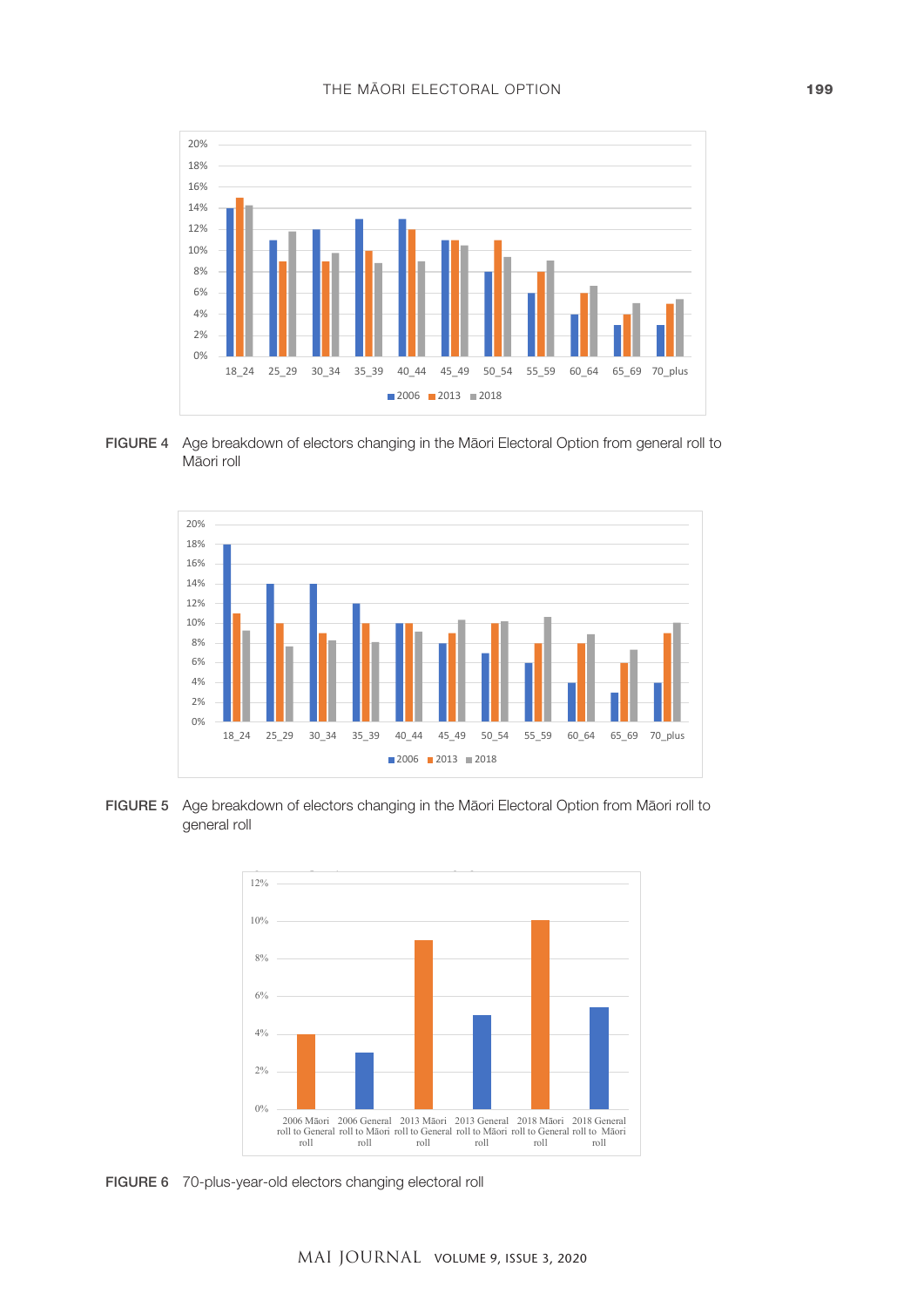

FIGURE 7 Percentage of enrolled Mäori changing rolls



FIGURE 8 Percentage impact on each roll from each Mäori Electoral Option

The percentage of Mäori changing rolls during a Mäori Electoral Option averages at around 5%. The percentage "impact" reveals a more marked change than is visible when comparing the impact by the number of people, as the percentage adjusts for the different roll sizes at the end of each Mäori Electoral Option. In Figure 8, I have calculated the percentage impact on each roll from the number impact on the particular roll as a percentage (original number on the roll divided by number impact). While the percentage of Mäori on the

ercentage of Māori changing rolls during general roll has not gone above the percentage of Mäori on the Mäori roll, the trend indicates this is a strong possibility at the next Mäori Electoral Option, in 2024.

# *Discussion of M– aori Electoral Option results*

Given the changing patterns of roll selection and their possible impacts, it is useful to consider some of the factors that might be influencing the pattern. With the Labour dominance in the Mäori electorates, it is possible that those who would like to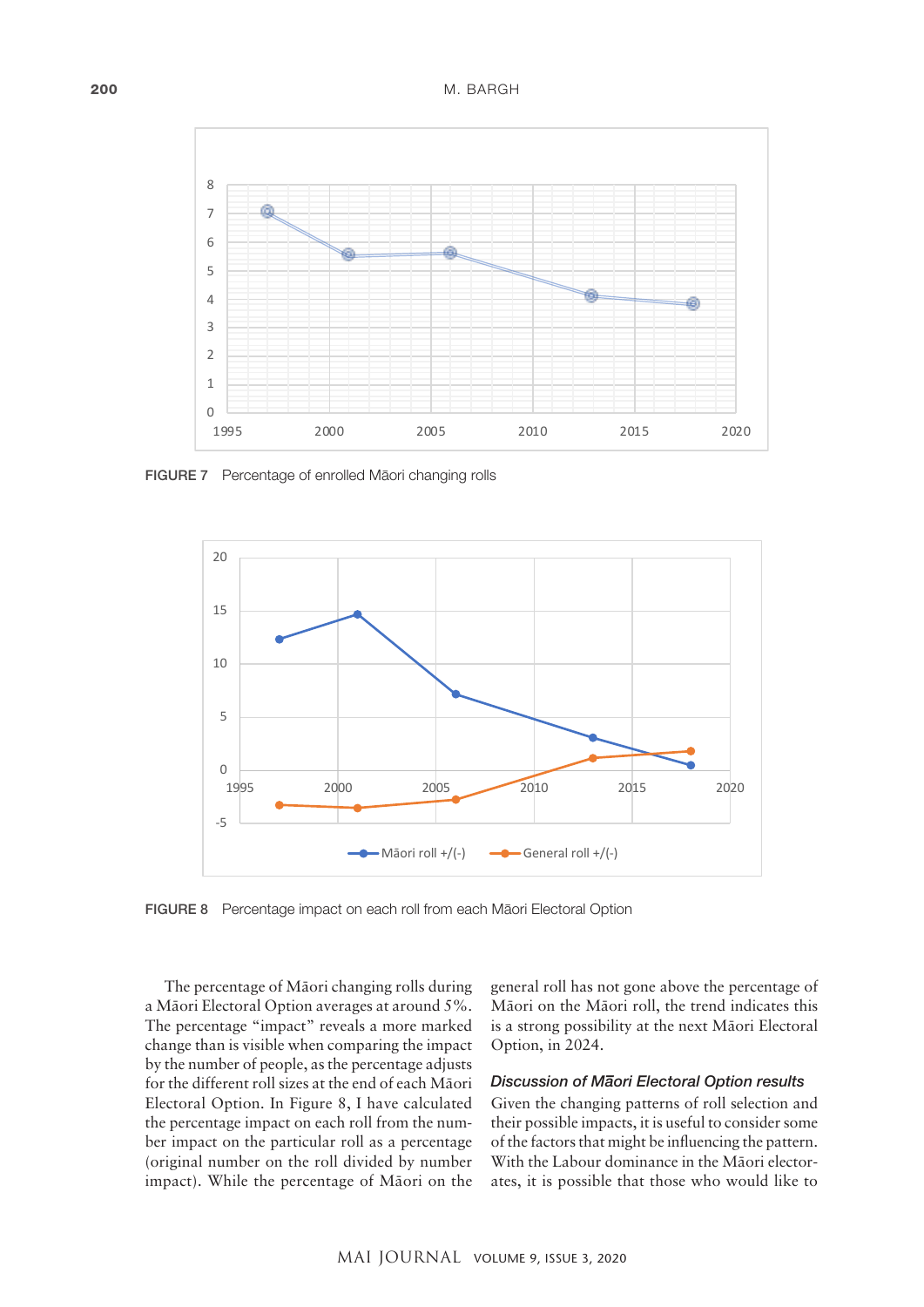vote for other political parties are changing rolls to have a greater choice. This does not fully explain the changing age groupings, however, or account for general electorates with high levels of Mäori voters selecting Labour representatives, such as Manurewa. Given the large size of the Mäori electorates, another possibility is that representatives are not able to build a sense of community across electorates, such as in Te Tai Tonga, where the representative must cater for the entire South Island and Wellington City. However, the fact that some candidates have won their seats over several decades might contradict that idea and appears to suggest that Mäori representatives can have strong collective support across their electorates. With limited New Zealand history being taught in secondary schools, it is possible that the political significance and intent of the Mäori Electoral Roll and electorates is no longer well understood by young Mäori. But this does not provide a full explanation because new enrolments on to the Mäori roll continue to be high.

Another issue might be the significant challenge for small and new political parties to establish themselves and provide wider candidate options, including in Mäori electorates. Sustaining and resourcing a small political party is a huge challenge (Bargh, 2012). In the 2017 election year, the larger political parties received donations far in excess of the smaller parties. The National Party received \$4,549,086.44, and the Labour Party \$1,611,073.77. In contrast, the Mäori Party received \$388,860.60 and the Mana Party \$2,708 (Electoral Commission, n.d.).

Donations and other funds enable party candidates to travel to locations across electorates, advertise through billboards, newspapers, TV and online, and conduct polling on voter preferences. Sustaining a political party focused largely on Mäori issues, or with an overtly Mäori identity, is even more difficult, since their appeal is perceived as primarily to a niche audience. One of the reasons the Mana Movement joined with the Internet Party was to appeal to a broader audience and gain access to financial resources ("Mana Confirms Election Year Deal", 2014).

Another possible reason for some of the changing patterns in roll choices is the position particular political parties take in opposing the Mäori electorates. When New Zealand First won all five Mäori seats in 1996, it demonstrated a significant shift in thinking among Mäori communities (Durie, 2005). The Labour Party had held the Mäori seats since 1943, and though other parties had stood candidates, the Labour hold was fairly

entrenched. New Zealand First gave other political parties hope that it was possible to have properly contested Mäori seats and to win. Before the 1999 election, however, those New Zealand First members in Mäori electorates (except Tu Wylie) had all split from New Zealand First and joined other political parties. In 1999 New Zealand First candidates did contest the Mäori seats, but Labour regained all of the (then) six electorates. In 2002 Labour won the then seven electorates. Only when the Mäori Party won four of the seven seats in 2005 was there another disruption to the Labour hold on the seats.

After 1999 New Zealand First stated that they did not support the retention of the Mäori seats and would not stand candidates in them again. Prior to the 2017 election, New Zealand First leader Winston Peters reiterated the view that "Mäori don't need the Mäori seats—they don't need any more tokenism" (as cited in Collins, 2017). This tactic, to show a lack of support by not standing candidates and in effect ignoring the Mäori electorates, eventually had an impact on other political party policies, including the National Party.

In 2003 National Party leader Bill English announced that party policy was to abolish the Mäori electorates (Geiringer, 2003, p. 240). Having stood candidates in the Mäori electorates as recently as 2002, this policy contrived to lift National political party fortunes by exploiting growing racist attitudes towards Mäori that rejected the idea that Mäori have a constitutional identity and status separate from non-Mäori (Geiringer, 2003). This view was subsequently inflated when Don Brash became leader of the National Party in October 2003. Brash was advised by media "spin doctors" to appeal to racist sentiments for political gain, which he infamously did in his carefully calculated, but in many places factually incorrect, "Orewa Speech" (Hager, 2006).

# Why might Mäori change to or enrol on the general roll?

In order to gather further information about the shifts across roll types, and to further understand what some of the motivating factors might be for Mäori choosing the general roll, I conducted an anonymous survey of people of Mäori descent on the General Electoral Roll between September and December 2019.

# *Methods*

Of 1,000 surveys sent, I received 118 responses (11.7%). Twenty-three of 118 (19%) completed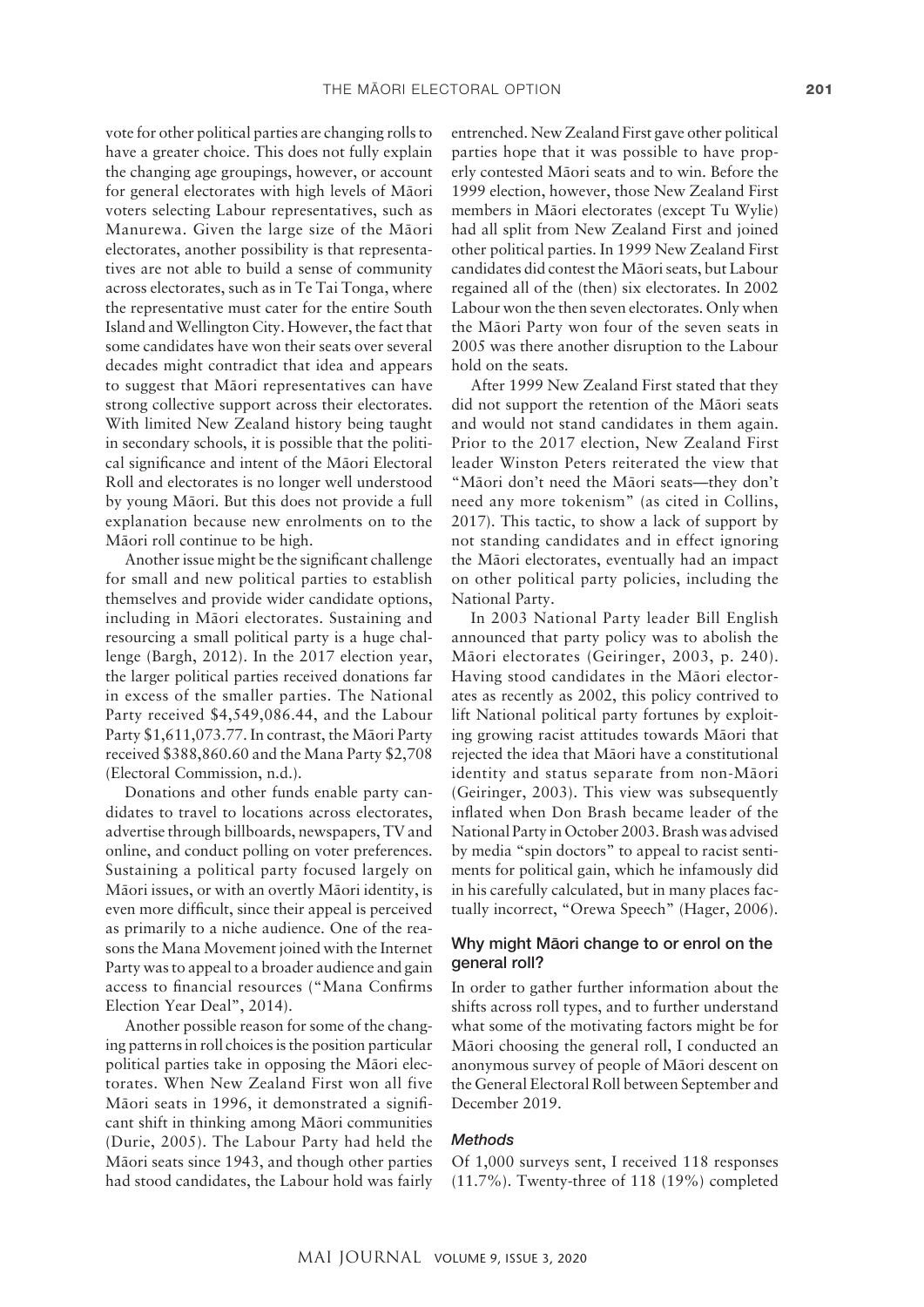their survey online. Fourteen respondents indicated they believed they were on the Mäori Electoral Roll and one stated that they were not Mäori. The 11.7% response rate is similar to other random mail surveys. In their survey on Mäori financial attitudes, Houkamau, Sibley and Henare (2019) commented on their 7% response rate being low but in line with random mail surveys, which they argued are "particularly prone to very low response rates" (p. 148). Given the small sample size, this survey is not fully representative; however, there are insights to be derived from these results and I suggest lines of inquiry that can be followed up in future research.

The main aim of the survey was to determine why people chose to be on the General Electoral Roll. The two core questions of the survey were:

- 1. Why have you chosen the General Electoral Roll?
- 2. What would make you change to the Mäori Electoral Roll?

For question 1, respondents had 15 statements and were asked to select a response from agree, somewhat agree, somewhat disagree, disagree or unsure. These statements included issues such as identity, skill distribution, Labour Party, tino rangatiratanga, electorate size, knowing someone, being related to someone and choice of candidates.

For the second major question of the survey, "What would make you change to the Mäori roll?", respondents again had 15 statements for which to select agree, somewhat agree, somewhat disagree, disagree or unsure. The issues were similar, but phrased differently to the first question.

I received permission from the Electoral Commission to use names and addresses from the electronic electoral roll. This ensured that I had certainty the people I contacted, and those who responded, were recorded by the Electoral Commission as of Mäori descent and on the General Electoral Roll. Names were selected randomly from across the 11 regional council areas in the North and South Islands and internationally. Each posted letter contained an information sheet, survey and small chocolate as a token of thanks for people taking part. Respondents could reply by post, using the enclosed reply envelope, or by scanning a QR code and completing the survey online using Qualtrics. Approval was received from the Victoria University of Wellington Ethics Committee for the survey.

#### *Results*

Eighty per cent of respondents agreed (agreed and somewhat agreed) that:

- "There is more choice of candidates on the general roll" and
- "Mäori don't all think the same and it's good to have Mäori on both electoral rolls".

Comments added to the responses indicated that there were several variations around the "more choice" response. For some it was more choice of people who they had some knowledge about: "Because I didn't have the choice to vote for people I wanted to, only Mäori candidates who I have never heard of when on Mäori roll." These also connected with comments about the greater amount of information available for general electorate candidates: "It's easier to vote on the general roll. I know more information about my local general roll hopeful. There is more information around about them."

For others it was that those on the general roll had a higher chance of being aligned to their values and views: "More candidates to better reflect my values and goals"; "I think the broader range of parties and candidates available to me on the general roll are more in line with my political preferences."

Others saw the general roll as presenting a greater chance of having influence:

Because I wanted to have more of a say in the choosing of our government. When I started voting there was limited choice in the FPP [first past the post] system and only 2 parties to choose from. There is still limited choice with the Mäori seats as they have traditionally been held by Labour/NZ First.

There were two places in the survey where the issue of the Mäori electorates was queried. One was a response to the question "Why have you chosen the General Electoral Roll?" that stated "I don't think there should be a Mäori roll." In answer, 56% disagreed with the statement and 9% somewhat disagreed. The question was asked again after another question about whether Mäori should be able to change electoral roll at any time. Fifty-six per cent of respondents disagreed with the statement "There shouldn't be a Mäori Electoral Roll", and 21.6% indicated they were neutral. Overall, the majority of respondents indicated support for the Mäori roll, despite being on the general roll themselves. This suggests that the numbers of people on the general roll should not be used to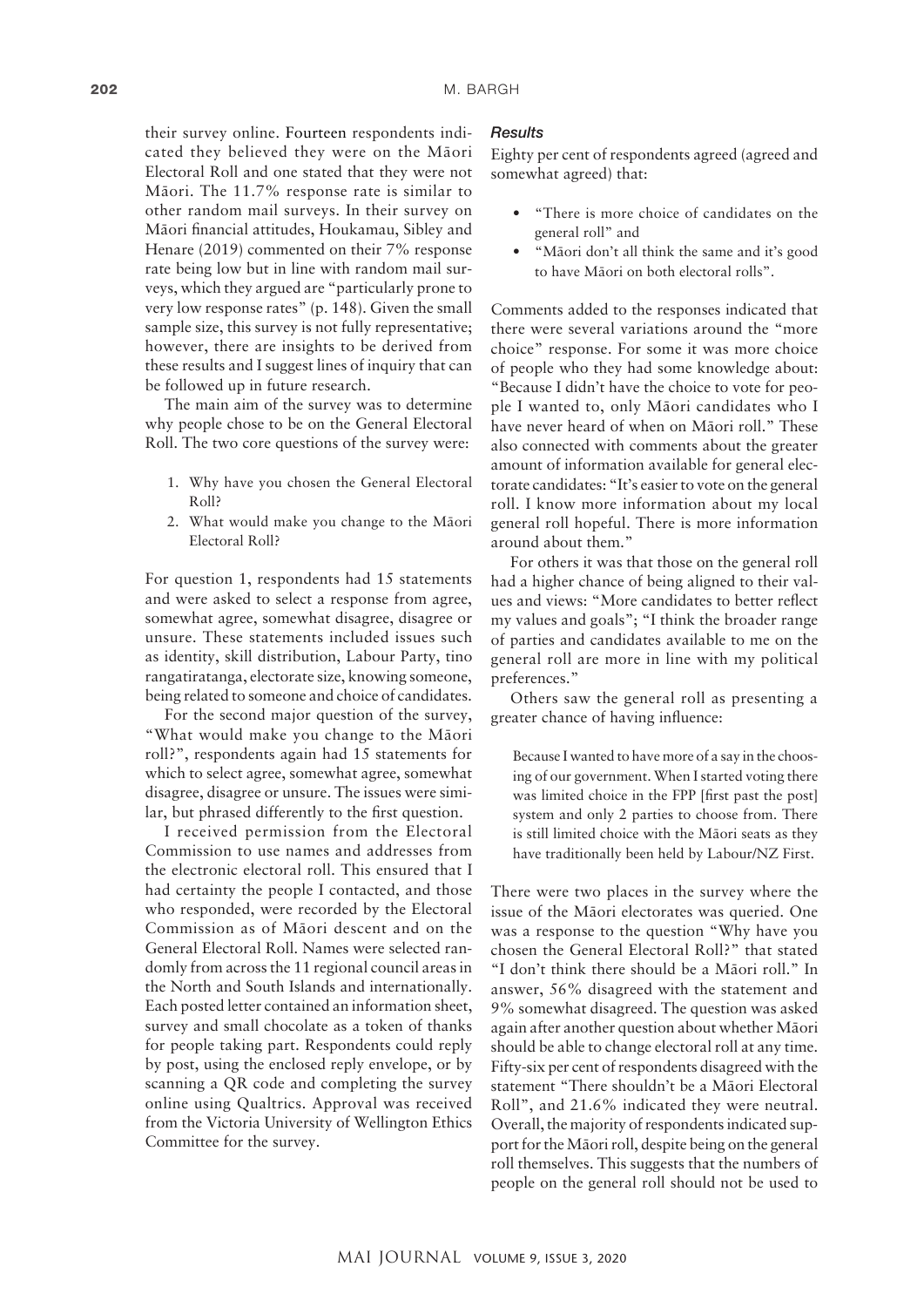infer that those electors believe the Mäori Electoral Roll should be abolished.

The second major question of the survey was "What would make you change to the Mäori roll?" Here there was less consensus than in the responses to the first main question. The top three results were:

- 57% of respondents agreed they would change to the Mäori Electoral Roll "To support more Mäori in parliament".
- 55% said they would "If the electorates were smaller and the MPs could better represent me".
- 52.6% said they would shift "If candidates from lots of different political parties stood in Mäori electorates".

The majority of respondents to the survey stated they do not vote in their iwi elections (70%). Of those aged 35–39 and 45–49, 100% stated they do not vote in iwi elections. It is difficult to ascertain whether these responses are particular to those who chose to reply to this survey, or whether there is a correlation between being on the general roll and a low level of engagement in iwi politics. While the survey did not ask specifically about iwi elections or ask people to identify which electoral roll they are on, the Stats NZ (2013) Te Kupenga survey reported that 89% of Mäori adults said they knew their iwi and 62% of adults said they had been to their marae, but only 34% had done so in the previous 6 months.

Most respondents, 68%, indicated that they had not changed electoral rolls. This is a significantly lower percentage than is reported for Mäori Electoral Options between 1997 and 2018, when an average of 95% of Mäori remained on the same roll. It may indicate that those who chose to complete the survey already had an above-average interest, including in changing rolls. Of those 21% of respondents who said they had changed electoral roll, 44% said they had changed more than once, and 21% said they had done so in the 2018 Mäori Electoral Option.

While the results of this survey are limited by the small sample size, they suggest that despite the argument that the Mäori Electoral Option is a litmus test or referendum of Mäori support for the Mäori electorates (Geiringer, 2003), this may not be the case. Respondents demonstrated ongoing support for Mäori electorates and Mäori representation, but also a desire for representation in other forms, including people of Mäori descent in the general electorates. The limited choice of candidates in the Mäori electorates that results from few political parties standing candidates is clearly a frustration that is driving Mäori electors to the general roll. Possibly connected to this is a sense that, with fewer parties standing candidates, there is less information about candidates. While not statistically significant, the comments made about general seats being more powerful in working to form a government connect back to the Labour dominance of the Mäori electorates. If the seats become more marginal and the contests are close, then it is likely that Mäori electorate MPs will have greater leverage within their own caucus and be able to argue they needed more obvious "wins" or benefits through the Budget and policy



FIGURE 9 Number of political parties standing candidates in Mäori electorates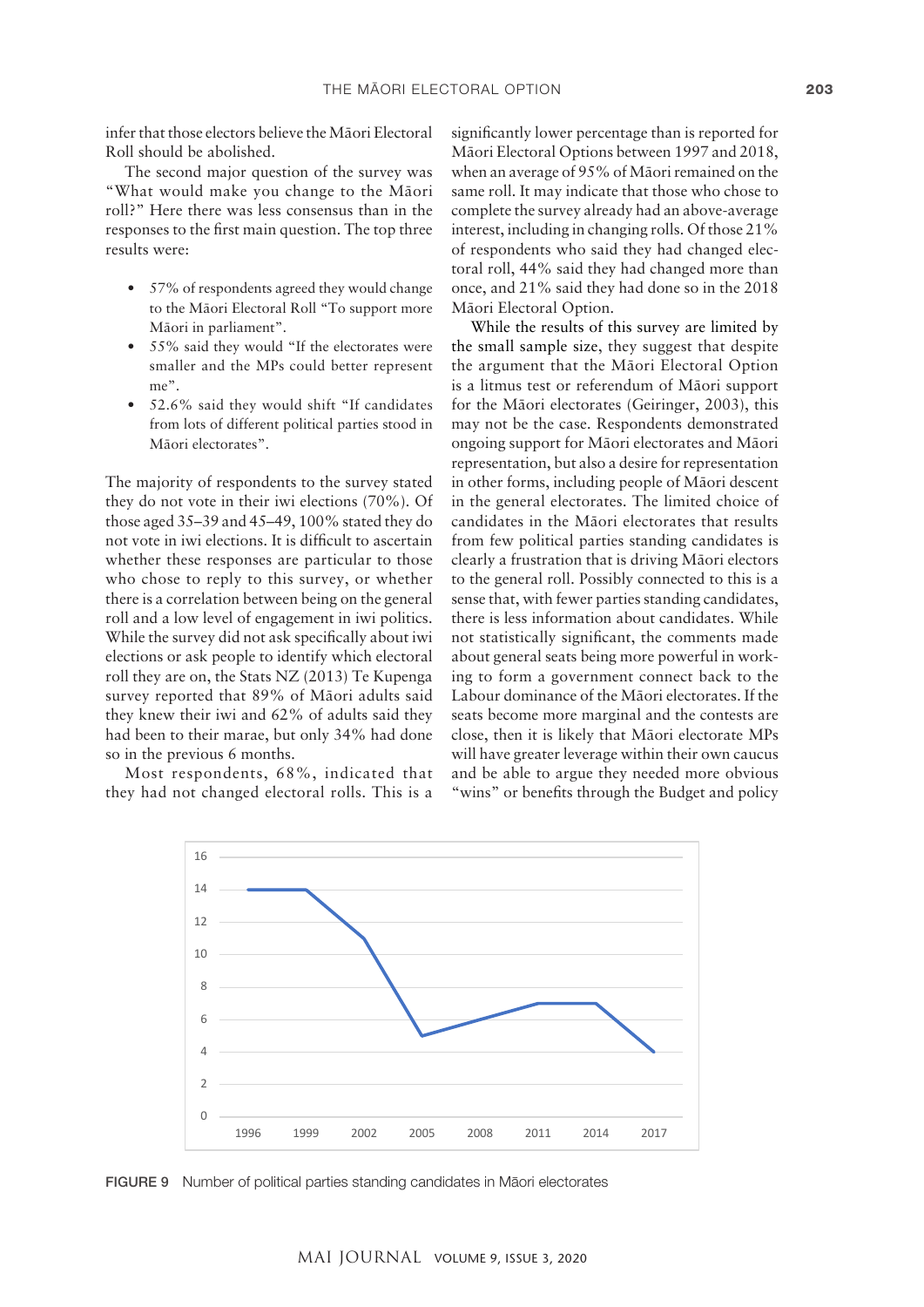for their electorates. Frustrations about the size of electorates, which make it difficult for electors to feel well represented, highlight an issue that has been raised by Mäori electorate MPs themselves and is clearly still a challenge ("No Political Will", 2013). Also apparent in the results is a section of Mäori who feel their upbringing aligns more closely to a non-Mäori world and who feel more comfortable in a general electorate with mostly non-Mäori candidates representing a variety of communities.

#### The status of the Mäori electorates

Respondents to the anonymous survey concerned about the limited choice of electorate candidates on the Mäori roll have a point. Figure 9 shows the numbers of political parties standing candidates in Mäori electorates between 1996 and 2017 general elections. The overall trend is declining and in some specific electorates, such as Waiariki and Hauraki-Waikato, there were only two political parties standing candidates in 2017.

# Insights on Mäori choices from Mäori Electoral Option campaigns

Trying to gather further information into the trends of Mäori electoral choices across rolls, I asked whether the formal evaluations of the Mäori Electoral Option campaigns provide any insights into what Mäori know about choosing an electoral roll and the consequences of their choices. Given the wide variation of tactics and strategies across campaigns over the years, I have focused primarily on recurring themes. There are two areas to examine—the way the campaigns were run and what the post-campaign evaluations might tell us about the effectiveness of the campaigns to increase Mäori knowledge and understanding of electoral roll choice.

## *How the campaigns were run*

It is useful to note initially that the agencies administering the Mäori Electoral Option have changed over the years. The Electoral Commission/Electoral Enrolment Centre administered the 2006 and 2001 options and the Ministry of Justice provided reports on both those options. The new Electoral Commission, established in 2010 as an independent Crown entity, has administered all options since then.

In 2018 the Electoral Commission (2018c) used a "nationwide advertising campaign . . . including television, radio, newspaper, digital and out of home, and a social media campaign including videos and posts by social influencers" (p. 3). They

worked alongside community organisations and community engagement advisers, and many of these were Mäori.

The Electoral Commission campaign was paralleled by a Te Puni Kökiri campaign, #FFSChoose. The Te Puni Kökiri campaign focused exclusively on youth (18–29 years) and primarily used social media. The rationale behind focusing on this specific group was that the campaign aimed to leverage the 2017 #FFSVote (For Future's Sake Vote) campaign, which had aimed to encourage young Mäori to vote in the general election. No formal evaluation was ever completed of that campaign, so it is difficult to know whether it was a success or not.

#### *Post-campaign evaluations*

The evaluations of the 2001, 2006, 2013 and 2018 Mäori Electoral Option campaigns have tended to declare them all "successful" and "effective" (Ministry of Justice, 2006, p. 1) or a "good job" (Kalafatelis et al., 2013, p. 15). The post-option research tends to investigate which forms of media and communication receive the most attention, and which people and language electors respond to. In general, television continues to play a significant role, alongside radio, social media and websites. The use of te reo Mäori and Mäori cultural practices was reportedly viewed positively (LITMUS, 2019, p. 20). Several evaluations also note the benefit of "face to face engagement" in "achieving understanding of the more complex messages, such as the relationship between the Mäori roll and the number of Mäori seats" (Electoral Commission, 2018c, p. 30). Slightly different evaluation measures have been used across options, which makes it difficult to track the results over time; however, there are a number of recurring types of results.

The campaign evaluation reports tend to note whether the campaign messages can be recalled by survey respondents; in 2018, this was 53% unprompted (Electoral Commission, 2018c, p. 3). An evaluation of the Electoral Commission's campaign conducted by KANTAR TNZ (2018a) assessed whether the Commission's communications had raised awareness and understanding about and engagement in the 2018 Mäori Electoral Option among Mäori (p. 3). They concluded that the "MEO advertising awareness is high at 53% [of those they surveyed], with television being the highest recalled media channel" (KANTAR TNZ, 2018a, p. 4).

In 2001 post-option research, 74% of respondents indicated that they "did not know when the Mäori Electoral Option was being held" (Ministry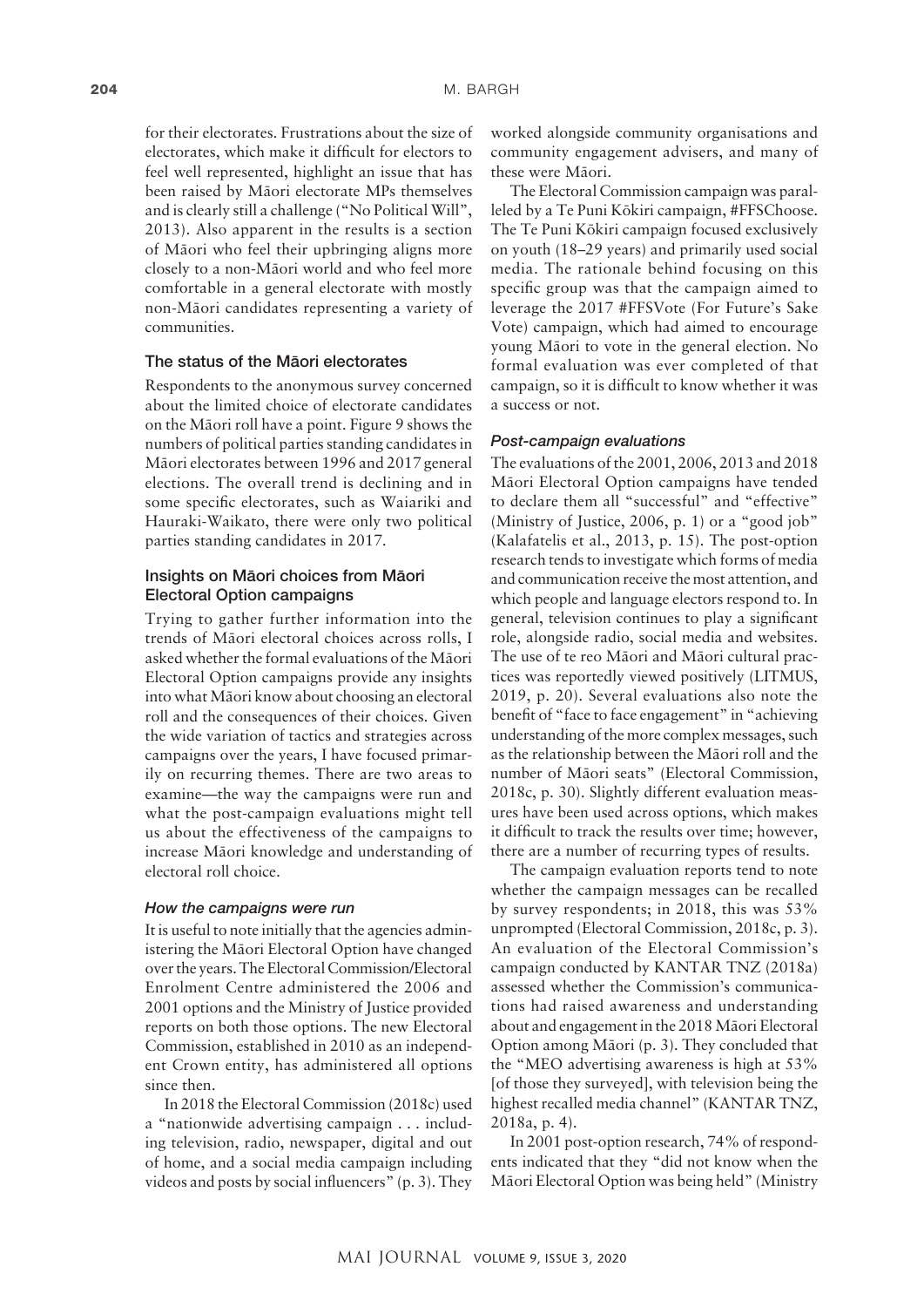of Justice, 2001, p. 4). The Ministry of Justice (2001) noted this "may reflect confusion about the question (i.e. whether it referred to the current or next Mäori Electoral Option)" (p. 4). In 2006, 68% of those interviewed post-option knew that an elector can only change roll type during the Option period (Ministry of Justice, 2006, p. 4) but only 43% knew that "the Option is generally held once every 5 years" (Ministry of Justice, 2006, p. 4). Prior to the 2018 campaign "86% of survey respondents were unsure or wrong about when a person of Mäori descent can change roll type" (Electoral Commission, 2018c, p. 32). The Commission did not note whether that percentage had changed after the campaign; however, in the KANTAR TNZ (2018a) report it stated:

awareness of only voting for a person standing in a Mäori electorate if they are on the Mäori roll has decreased, as did the proportion stating that Mäori can change rolls. The indication of when to change remains high, with most Mäori thinking they can change roll types after receiving a pack in the mail. (p. 5)

The 1997 report on the 1994 Mäori Electoral Option campaign provides grim reading of levels of understanding of the significance of the Mäori Electoral Option. It stated that "only 34%" of Mäori interviewed for the post-campaign correctly noted that it had an impact on the number of Mäori seats in Parliament (Kalafatelis & Allan, 1997, p. 6). In 2006 the post-option research stated that "78% of those interviewed knew that the number of Mäori on the Mäori roll helps to decide the number of Mäori electorates" (Ministry of Justice, 2006, p. 4). In 2018, however, this aspect had become one of the "the least understood aspects" (KANTAR TNZ, 2018a, p. 5).

In 2001 evaluation research showed that at the conclusion of the option, 72% were aware of how to change roll types (Ministry of Justice, 2001, p. 3). Worryingly, despite the campaigns, ongoing confusion persists about the Mäori electorates, their purpose and the consequences of changes to the roll sizes. In 2018 the Commission stated that "unprompted awareness of key elements of the electoral system such as understanding of the two roll types remains low" (Electoral Commission, 2018c, p. 32).

Given the importance of the outcome of the Mäori Electoral Option, the conduct and evaluations of campaigns pose worrying questions. If the campaigns to raise awareness and educate Mäori electors about their choices are ineffective, then it is not clear whether Mäori electors are making fully *informed* choices about which electoral roll to be on. The timing and structure of the Mäori Electoral Option also appears to add to elector confusion.

## Issues with the Mäori Electoral Option

Several aspects of the Mäori Electoral Option have been raised by the Electoral Commission as requiring government attention. The first is, as they have indicated in several reports, that the Mäori Electoral Option is not held at an optimal time. The option was set up to sit alongside the Census, but as the Electoral Commission has pointed out, the option should either be timed around general elections, when people's awareness of politics is at its highest, the choice is relevant and the Commission is running electoral update campaigns, or Mäori should simply be allowed to change electoral roll at any time. At present, the Commission states, "The timing of it is not intuitive for Mäori voters" (Electoral Commission, 2018c, p. 32).

In reports dating back to 2011, the Electoral Commission (2012) has recommended changes to the Mäori Electoral Option to enable Mäori to "change roll types once each electoral cycle at a time of their choosing" (p. 6). In the *Report of the Electoral Commission on the 2017 General Election* (Electoral Commission, 2018b) and the *Report of the Electoral Commission on the 2018 Mäori Electoral Option* (Electoral Commission, 2018c), the Electoral Commission recommended that Mäori be able to change electoral roll at any time. In 2017, 19,000 people applied to change roll type (Electoral Commission, 2018b), but were not able to, and the Electoral Commission (2018c) noted that "electors find this frustrating" (p. 32). An ability to change at any time, they argue, would also enable the funding for the Mäori Electoral Option to be redirected into supporting Mäori political participation more broadly (Electoral Commission, 2018c, p. 32).

## *The politics of "political neutrality"*

The dilemma for the Electoral Commission is how to communicate messages about the Mäori electorates and maintain a balance with the types of information communicated. For several options, the campaign material states an ambition to be "politically neutral" (Ministry of Justice, 2001, p. 19; 2006, p. 3).

The information that the Electoral Commission and Te Puni Kökiri sought to provide in 2018 was "politically neutral", which may have resulted in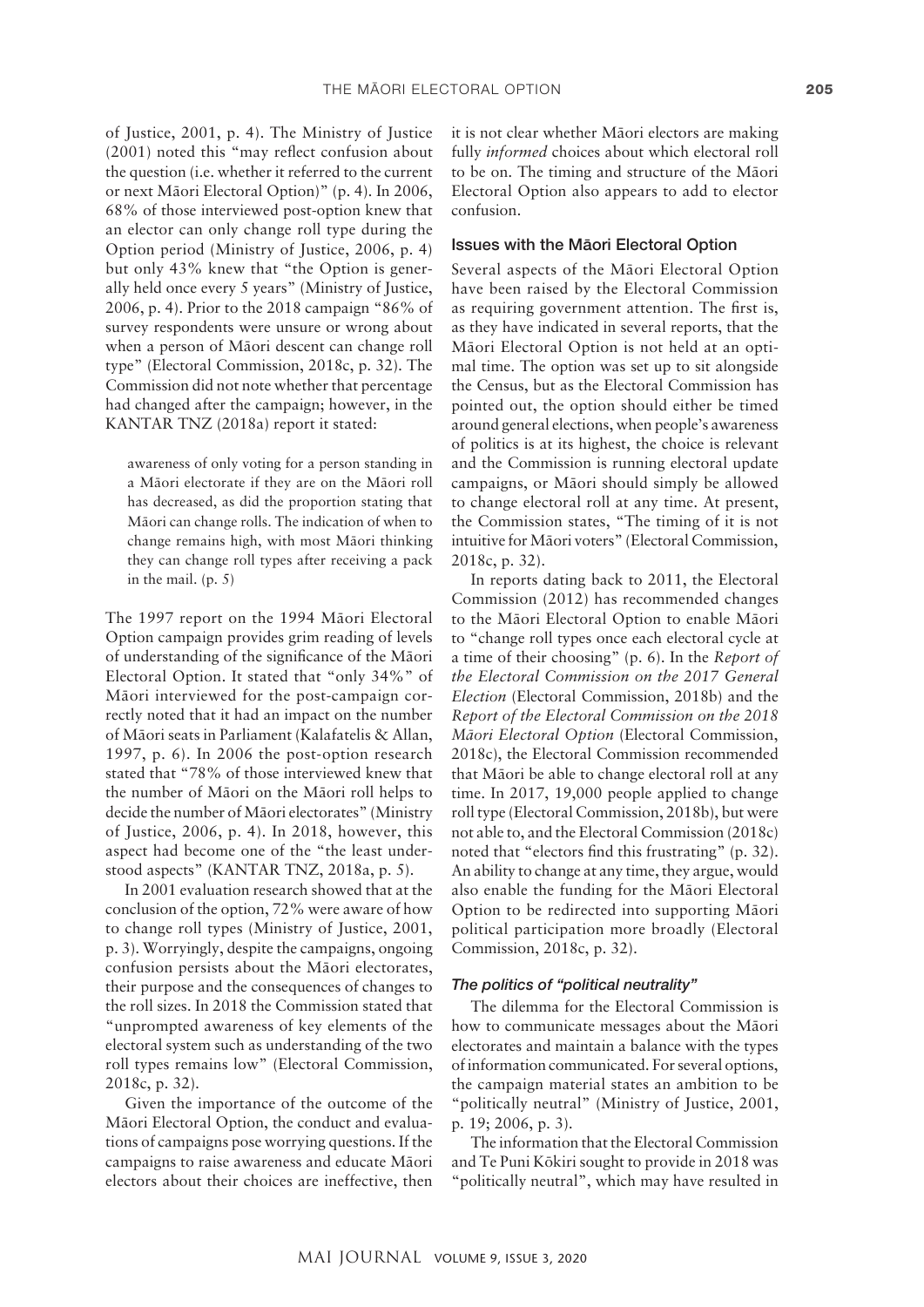inadvertently supporting the status quo. It is telling that in the post-campaign report, KANTAR TNZ (2018a) noted that "awareness of many MEO [Mäori Electoral Option] voting and roll regulations have fallen this wave, some significantly so" (p. 5). Two crucial details of the option that were "the least understood aspects" were:

- If you're on the general roll you cannot vote for a candidate in a Mäori electorate
- If the number of people on the Mäori roll increases, the number of Mäori electorates will increase. (KANTAR TNZ, 2018a, p. 5)

The second of these two pieces of information is particularly crucial and could be pivotal in motivating people to be on the Mäori roll if they knew it would make a difference to the numbers of Mäori representatives in Parliament—where numbers can equate to political strength.

An evaluation of the Te Puni Kökiri 2018 Mäori Electoral Option campaign by LITMUS (2019) highlights the challenge faced by Te Puni Kökiri "to deliver politically neutral information about the MEO. Te Puni Kökiri could not advocate one choice over another in campaign material" (p. 19). Echoing the comments I have made above, the LITMUS report notes "information about how choosing to be on the General roll affects the number of Mäori seats in parliament is difficult to explain in a politically neutral way" (p. 19). Stakeholders that LITMUS interviewed concluded "the context [is] overly risk-averse" (p. 19).

#### *Racism*

There are also external factors affecting messages to Mäori over which Te Puni Kökiri and the Electoral Commission have no control. Mäori are constantly receiving micro-messages from dominant society about Mäori identity and Mäori political issues and rights, and this has an impact on Mäori people and decisions they make (Came & McCreanor, 2015). In local government elections there is often "unvarnished bigotry" (Stephens, 2019, p. 189) directed at Mäori that is vocal and vicious. The LITMUS (2019) research for Te Puni Kökiri noted that "#FFSChoose was open to racist and negative engagement", which required that mitigation measures be implemented (p. 21). Measures included Te Puni Kökiri and GSL Promotus regulating "negative, particularly racist commentary" (LITMUS, 2019, p. 13). They noted that:

some Facebook users viewed the MEO and Mäori seats as negative discrimination and actively tried

to disrupt online discussions. During the first half of the #FFSChoose campaign a sizable portion of the online commentary was negative. Negative commentary included racist comments about Mäori and baiting users online with the intent of provoking and upsetting those in favour of the MEO. (LITMUS, 2019, p. 13)

The Electoral Commission in its evaluation reports has never raised racism against Mäori, against Mäori representation and against the Mäori Electoral Option as an issue.

The timing and structure of the Mäori Electoral Option itself appears to have an impact on Mäori elector roll choices in complex and possibly hidden ways. What is unclear is the extent to which these factors have an influence on Mäori elector choices, and much more research is need to evaluate this.

#### Conclusion

This article sought to explain the changing trends that are apparent in the roll choices of Mäori voters. Data has been used from Mäori Electoral Options, an anonymous survey and evaluations of Mäori Electoral Option Campaigns to try to explain some of the trends.

It is clear that there is strong Mäori support for the Mäori seats but that confusion remains about the significance of the Mäori Electoral Option and its link to the number of Mäori seats. Successive awareness-raising campaigns appear to be too few and far between to be building deeper knowledge and understanding. The Mäori Electoral Option itself, with its timing every 5 years and over a 4-month period, also appears to contribute to general confusion for Mäori electors.

Much more research is needed on this complex topic, given its importance to Mäori and New Zealand's constitutional arrangements. In particular, the idea of the Mäori Electoral Option acting as a litmus test or referendum of Mäori support for the Mäori electorates (Geiringer, 2003) or, as the Constitutional Advisory Panel (2013) articulated, the Mäori Electoral Option being the "self-regulating" mechanism by which Mäori can determine whether or not the Mäori seats should continue needs to be carefully and critically examined (p. 40). What would the consequences be if more than 50% of Mäori chose to be enrolled on the General Electoral Roll? Would parliamentarians assume Mäori no longer wanted the Mäori seats and abolish them? I suggest that equating the choice of electoral roll over a 4-month period with approval in itself of the Mäori seats may be unhelpful. There are simply too many factors that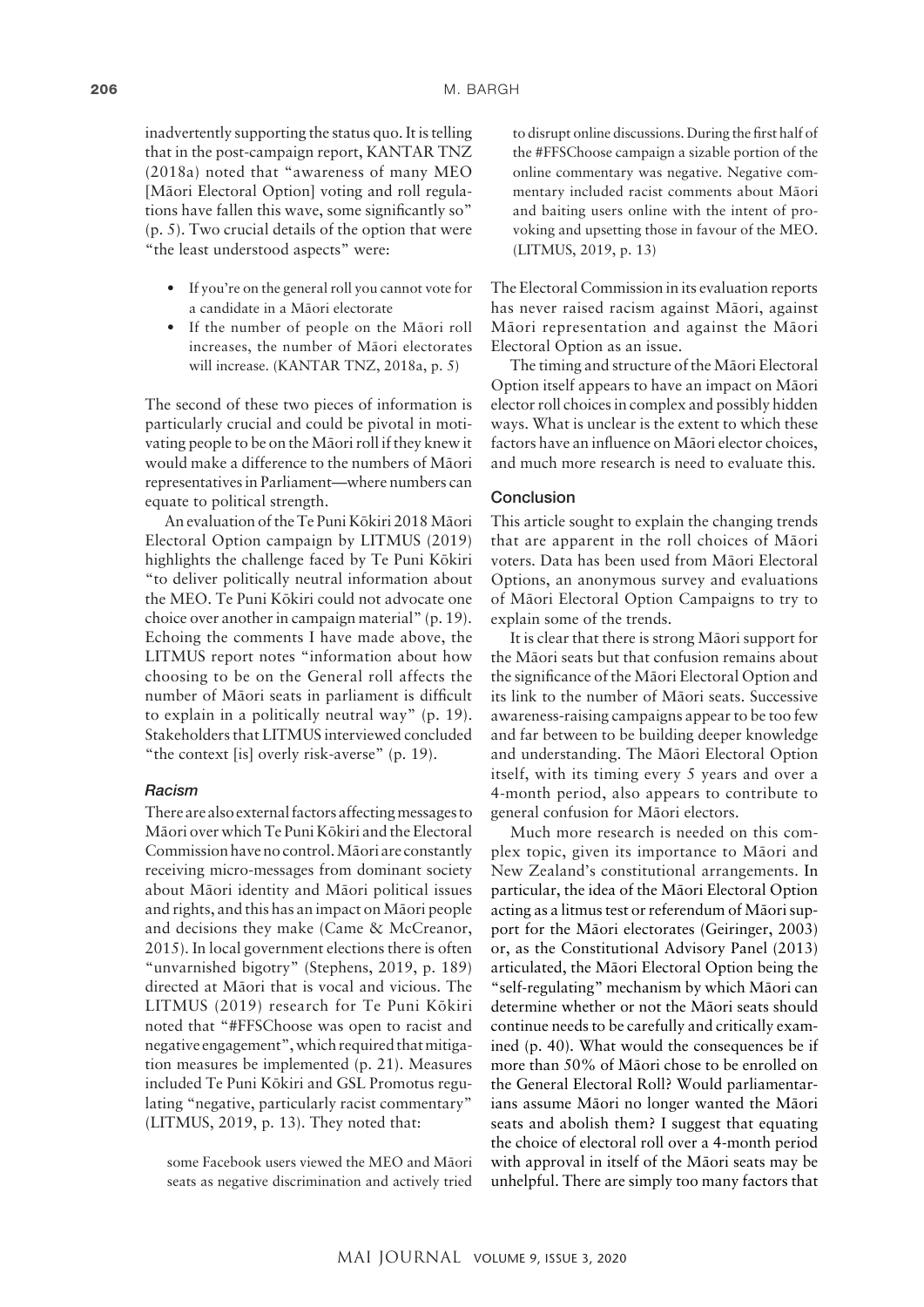could cause Mäori to change or not change rolls during a 4-month period that can be completely unrelated to whether people support one electoral roll over another.

Criticism of the Mäori seats is regularly deployed by politicians for political expediency. Such behaviour makes it difficult to openly discuss any issues that there may be with the Mäori seats and the Mäori Electoral Option in order to improve their function and enhance rather than thwart Mäori citizenship.

The Royal Commission on the Electoral System (1986) concluded their chapter on Mäori representation by noting that the special constitutional standing of Mäori deriving from the Treaty of Waitangi needed to be addressed to ensure that Mäori rights were constitutionally recognised, including through a just and equitable share of political power (p. 110).

#### **Glossary**

| iwi                 | tribal kin group       |
|---------------------|------------------------|
| marae               | tribal meeting grounds |
| te reo Māori        | the Māori language     |
| tino rangatiratanga | self-determination     |

#### References

- Bargh, M. (2012). Mäori politics 1990s–2000s. In D. Keenan (Ed.), *Huia histories of Mäori: Ngä tähuhu körero* (pp. 277–292). Huia.
- Came, H., & McCreanor, T. (2015). Pathways to transform institutional (and everyday) racism in New Zealand. *Sites*, *12*(2), Article 290. [https://doi.org/](https://doi.org/d9c2)  $d9c2$
- Collins, B. (2017, July 16). Peters promises referendum on Mäori seats. *RadioNZ*. [https://](https://www.rnz.co.nz/news/political/335199/peters-promises-referendum-on-maori-seats) [www.rnz.co.nz/news/political/335199/](https://www.rnz.co.nz/news/political/335199/peters-promises-referendum-on-maori-seats) [peters-promises-referendum-on-maori-seats](https://www.rnz.co.nz/news/political/335199/peters-promises-referendum-on-maori-seats)
- Constitutional Advisory Panel. (2013). *New Zealand's Constitution: A report on a conversation*. [https://www.justice.govt.nz/assets/Documents/](https://www.justice.govt.nz/assets/Documents/Publications/Constitutional-Advisory-Panel-Full-Report-2013.pdf) [Publications/Constitutional-Advisory-Panel-Full-](https://www.justice.govt.nz/assets/Documents/Publications/Constitutional-Advisory-Panel-Full-Report-2013.pdf)[Report-2013.pdf](https://www.justice.govt.nz/assets/Documents/Publications/Constitutional-Advisory-Panel-Full-Report-2013.pdf)
- Durie, M. (2005). *Ngä tai matatü: Tides of Mäori endurance*. Oxford University Press.
- Electoral Commission. (n.d.). *Party donations and loans by year*. Retrieved 1 May 2020 from [https://elections.nz/](https://elections.nz/democracy-in-nz/political-parties-in-new-zealand/party-donations-and-loans-by-year/) [democracy-in-nz/political-parties-in-new-zealand/](https://elections.nz/democracy-in-nz/political-parties-in-new-zealand/party-donations-and-loans-by-year/) [party-donations-and-loans-by-year/](https://elections.nz/democracy-in-nz/political-parties-in-new-zealand/party-donations-and-loans-by-year/)
- Electoral Commission. (2012). *Report of the Electoral Commission on the 2011 General Election and Referendum*. [https://elections.nz/](https://elections.nz/assets/2011-general-election/report-of-the-electoral-commission-on-the-2011-general-election-and-referendum-.pdf) [assets/2011-general-election/report-of-the-elec](https://elections.nz/assets/2011-general-election/report-of-the-electoral-commission-on-the-2011-general-election-and-referendum-.pdf)[toral-commission-on-the-2011-general-election](https://elections.nz/assets/2011-general-election/report-of-the-electoral-commission-on-the-2011-general-election-and-referendum-.pdf)[and-referendum-.pdf](https://elections.nz/assets/2011-general-election/report-of-the-electoral-commission-on-the-2011-general-election-and-referendum-.pdf)
- Electoral Commission. (2018a, August 14). *Letter to Maria Bargh regarding Official Information Act request*.
- Electoral Commission. (2018b). *Report of the Electoral Commission on the 2017 General Election*. [https://elections.nz/democracy-in-nz/](https://elections.nz/democracy-in-nz/historical-events/2017-general-election/electoral-commission-report-on-the-2017-general-election/) [historical-events/2017-general-election/electoral](https://elections.nz/democracy-in-nz/historical-events/2017-general-election/electoral-commission-report-on-the-2017-general-election/)[commission-report-on-the-2017-general-election/](https://elections.nz/democracy-in-nz/historical-events/2017-general-election/electoral-commission-report-on-the-2017-general-election/)
- Electoral Commission. (2018c). *Report of the Electoral Commission on the 2018 Mäori Electoral Option*. Released under the Official Information Act.
- Geiringer, C. (2003, July 30). Reading English in context. *New Zealand Law Journal*, 239–241.
- Hager, N. (2006). *The hollow men*. Potton and Burton.
- Houkamau, C., Sibley, C., & Henare, M. (2019). Te Rangahau o Te Tuakiri Mäori me Ngä Waiaro ä-Pütea: The Mäori Identity and Financial Attitudes Survey. *MAI Journal*, *8*(2), 142–158. [https://doi.](https://doi.org/dkxb) [org/dkxb](https://doi.org/dkxb)
- Kalafatelis, E., & Allan, J. (1997). *Mäori Electoral Option: Summary of research programme*. Prepared for Murray Wicks, Electoral Enrolment Centre. Released under the Official Information Act.
- Kalafatelis, E., De Bonnaire, C., Falloon, J., Magill, K., & Stirling, H. (2013). *The development of the public education and information campaign for the 2013 Mäori Electoral Option and the monitoring/ evaluation of its impact.* Prepared for Election Services, Electoral Commission. Released under the Official Information Act.
- KANTAR TNZ. (2018a, September). *Measuring the success of the Mäori Electoral Option: Post-campaign report*. Released under the Official Information Act.
- KANTAR TNZ. (2018b, May). *Measuring the success of the Mäori Electoral Option: Campaign measurement report*. Released under the Official Information Act.
- KANTAR TNZ. (2018c, February). *Measuring the success of the Mäori Electoral Option: Benchmark report*. Released under the Official Information Act.
- LITMUS. (2019). *For future's sake choose: Evaluation report of the #FFSChoose campaign*. Prepared for Te Puni Kökiri. Released under the Official Information Act.
- Mana confirms election deal with Internet Party. (2014, May 27). *NZ Herald*. [https://www.nzherald.co.nz/](https://www.nzherald.co.nz/nz/news/article.cfm?c_id=1&objectid=11262597) [nz/news/article.cfm?c\\_id=1&objectid=11262597](https://www.nzherald.co.nz/nz/news/article.cfm?c_id=1&objectid=11262597)
- Ministry of Justice. (2001). *Report on the 2001 Mäori Electoral Option.* Released under the Official Information Act.
- Ministry of Justice. (2006). *Report on the 2006 Mäori Electoral Option.* Released under the Official Information Act.
- No political will to change electorate boundaries— Flavell. (2013, November 25). *RNZ*. https:// [www.rnz.co.nz/news/te-manu-korihi/228773/](http://www.rnz.co.nz/news/te-manu-korihi/228773/no-political-will-to-change-maori-electorate-boundaries-flavell) [no-political-will-to-change-maori-electorate](http://www.rnz.co.nz/news/te-manu-korihi/228773/no-political-will-to-change-maori-electorate-boundaries-flavell)[boundaries-flavell](http://www.rnz.co.nz/news/te-manu-korihi/228773/no-political-will-to-change-maori-electorate-boundaries-flavell)
- Royal Commission on the Electoral System. (1986, December). *Report of the Royal Commission on the Electoral System: Towards a better democracy*. Government Printers. [https://web.](https://web.archive.org/web/20170524153410/http://www.elections.org.nz/voting-system/mmp-voting-system/report-royal-commission-electoral-system-1986) [archive.org/web/20170524153410/http://www.](https://web.archive.org/web/20170524153410/http://www.elections.org.nz/voting-system/mmp-voting-system/report-royal-commission-electoral-system-1986) [elections.org.nz/voting-system/mmp](https://web.archive.org/web/20170524153410/http://www.elections.org.nz/voting-system/mmp-voting-system/report-royal-commission-electoral-system-1986)[voting-system/report-royal-commission-electoral](https://web.archive.org/web/20170524153410/http://www.elections.org.nz/voting-system/mmp-voting-system/report-royal-commission-electoral-system-1986)[system-1986](https://web.archive.org/web/20170524153410/http://www.elections.org.nz/voting-system/mmp-voting-system/report-royal-commission-electoral-system-1986)